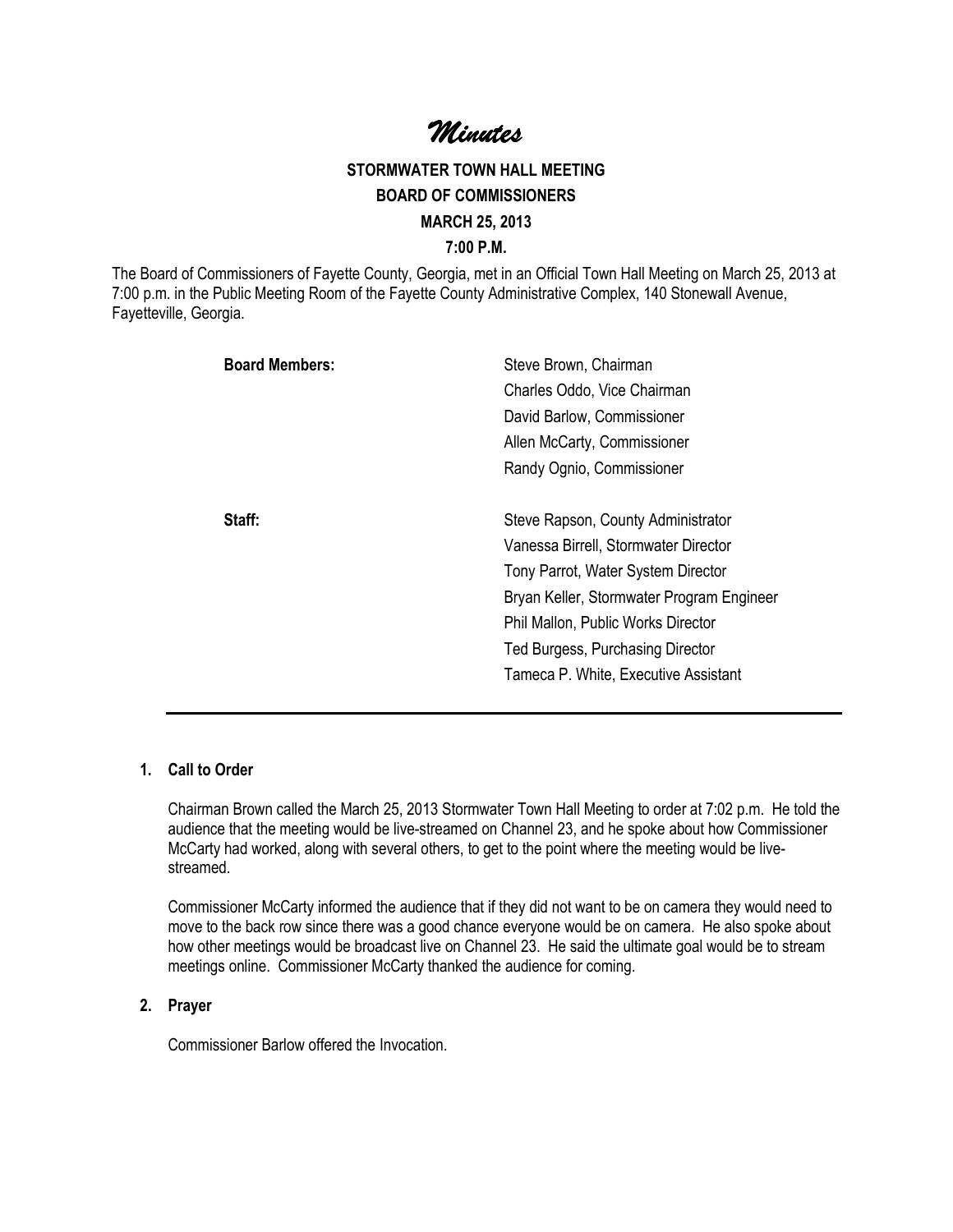# 3. Pledge

Commissioner Ognio led the audience in the Pledge of Allegiance.

### 4. Stormwater PowerPoint Presentation -- Chairman Steve Brown

Chairman Brown had handouts of a PowerPoint presentation given to the audience, and he stated that the presentation would be on the County's website. Chairman Brown then went through the PowerPoint presentation with the audience. He explained some of the findings and results from the March 4, 2013 Stormwater Town Hall meeting.

## 5. Open Discussion (Public Input)

#### The following people commented and provided input during the Town Hall Meeting:

- 1) Rick Minter, 283 Hills Bridge Road, Fayetteville
- 2) Ed Burry, Fletcher Ford Road
- 3) Mike Gaddy, Sandy Creek Road
- 4) Mickey Harp
- 5) Bill McNeal, Adams Road, Fayetteville
- 6) Jennie Parker, Price Road, Brooks
- 7) Jerry Jones, 2433 Highway 85, Fayetteville
- 8) Larry Wright, Stanley Road, Fayetteville
- 9) Darren Kendrie, Windsor Estate Subdivision (name provided on the recording is unclear)
- 10) Michael (no last name or address provided)
- 11) Dennis Chase
- 12) Frank Gardner, 459 Lester Road, Fayetteville
- 13) Al Learn, Highway 85 (name provided on the recording is unclear)
- 14) Johnny Cochran
- 15) 185 County Line Court, Fayetteville (no name provided)
- 16) Charles Fulles (name provided on the recording is unclear)
- 17) Ed Tanner, 120 Woodstream Point, Fayetteville
- 18) Cheryl Lussens (name provided on recording is unclear)
- 19) Glen Marshal, resident of Coweta County with property in Fayette County
- 20) Eugenia McKnight, intersection of Ebenezer Church Road and Bridger Point (name provided on the recording is unclear)
- 21) Andy Range, 319 Adams Road
- 22) Larry Hipp (name provided on the recording is unclear)
- 23) Larry Corbin
- 24) Randy Marberry (name provided is unclear)
- 25) Tim Thoms
- 26) Roger Brill, 438 Price Road, Brooks
- 27) Gene Adams, 150 Bridger Point Road, Fayetteville
- 28) Leonard Terrell
- 29) Mary (no last name or address provided)
- 30) Paul Arnold, 209 Price Road, Fayetteville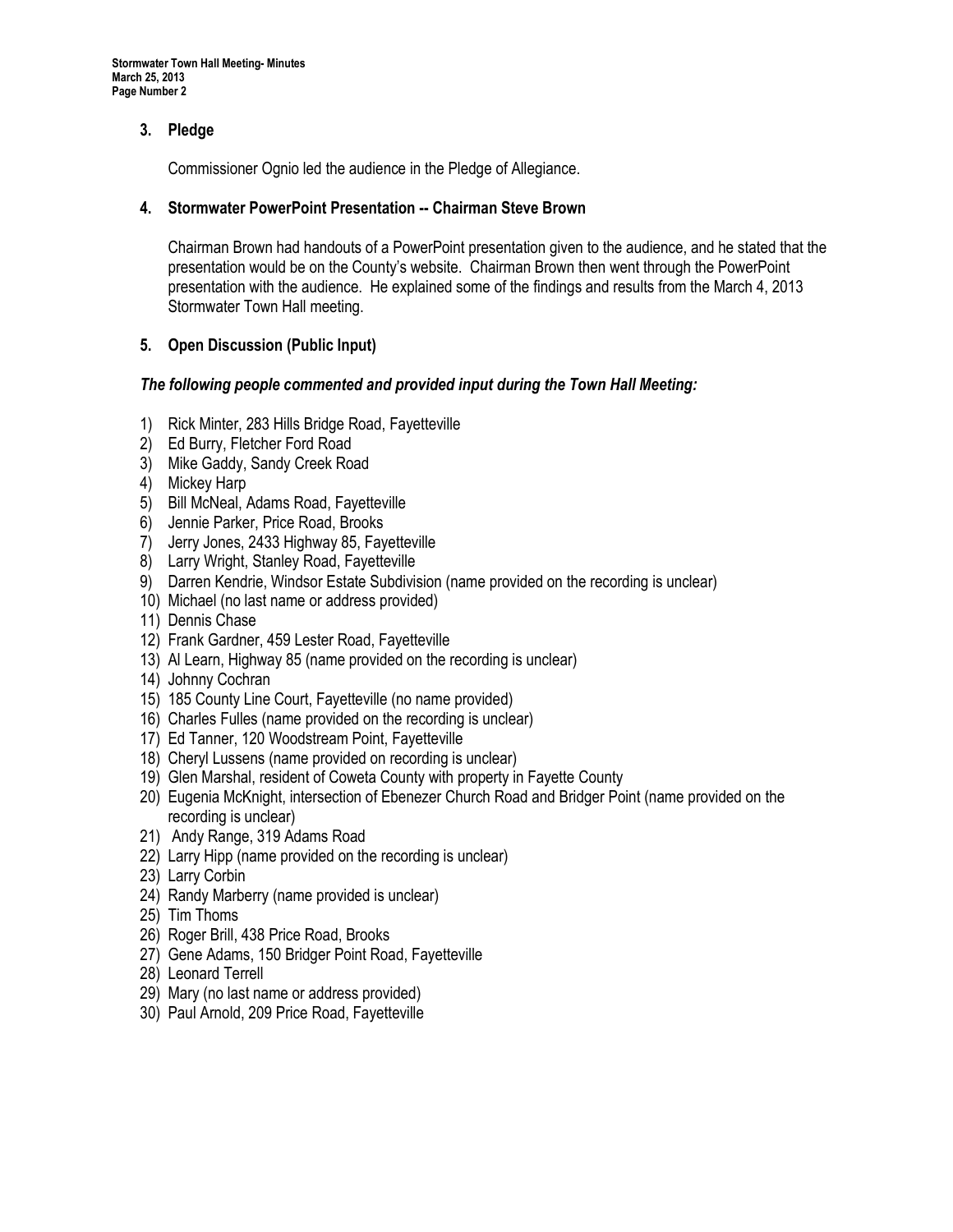- 31) Leonard Terrell (spoke for the second time)
- 32) Gloria Furr, Mayor Pro Temp of the Town of Tyrone
- 33) Joe Mowell, Highway 279
- 34) Charlie Edwards, Darren Drive

Five speakers did not provide a name or address for the record.

#### The following suggestions were provided by those who spoke:

- 1) Some consideration should be given for more credit "than just five acres".
- 2) Many citizens operate under soil and water conservation plans approved by the U.S. Soil and Water Conservation Service, and those citizens ought to receive some credit for that.
- 3) Quit talking about how millage rates will not be raised, and if taxes need to be raises—raise them. Raise taxes so that they can be written off the income tax.
- 4) All the people of Fayette County own the roads and therefore should have responsibility to pay for road maintenance, and that the burden of maintaining the County's roads should not fall solely on the people who live in unincorporated Fayette County.
- 5) Ability needs to be provided to allow for oversight of what is being proposed. The stormwater department needs to concern itself with water quality and management since they are focusing their attention on the wrong things. Culverts need to be addressed by the Road Department, not the Stormwater Management Department.
- 6) Move the Stormwater Management Department into the Public Works Division so that expenses can be paid from the County's General Fund.
- 7) Corrugated pipes do not need to be taken care of all at one time, but they need to be taken care of in a systematic manner year after year after year. Establish a regular maintenance schedule.
- 8) Provide other options that the citizens can vote, alongside the proposed SPLOST, so that the county would receive a percentage of the stormwater fees paid by the City of Fayetteville and the City of Peachtree City to pay for county roads that the cities drive on.
- 9) Funds for the stormwater maintenance should be charged as a tax, and let every person who owns property pay those taxes.
- 10) Learn to use the money you have to correct the problems. The nation and the county needs to return to God for His provision.